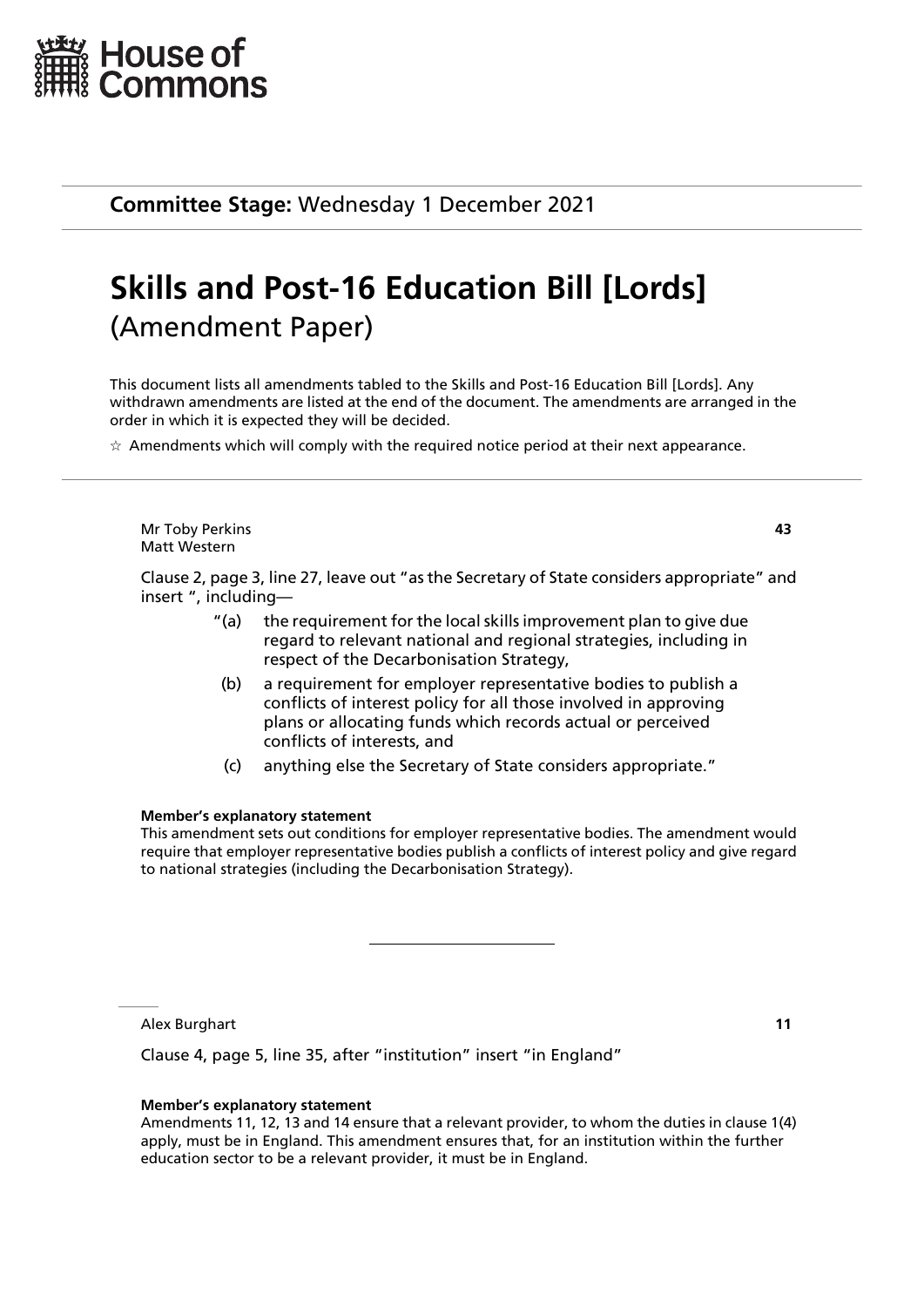Clause 4, page 5, line 38, leave out "a" and insert "an English"

#### **Member's explanatory statement**

See the explanatory statement for Amendment 11. This amendment ensures that a higher education provider will be a relevant provider only if it is an English higher education provider.

### Alex Burghart **13**

Clause 4, page 5, line 40, after "provider" insert "whose activities, so far as they relate to the provision of post-16 technical education or training, are carried on, or partly carried on, in England"

#### **Member's explanatory statement**

See the explanatory statement for Amendment 11. This amendment ensures that an independent training provider is a relevant provider only if the provider's activities that relate to providing post-16 technical education or training are carried on, or partly carried on, in England.

Alex Burghart **14**

Clause 4, page 5, line 41, at end insert "in England"

#### **Member's explanatory statement**

See the explanatory statement for Amendment 11. This amendment ensures that the only schools that can be relevant providers by virtue of regulations under clause 4 are schools in England.

Alex Burghart **15**

Clause 4, page 6, line 9, leave out "in respect of which amounts are" and insert "funded, wholly or partly, by amounts"

#### **Member's explanatory statement**

This amendment, together with Amendments 16 and 17, ensure that education or training is treated as English-funded where amounts are paid directly to providers of the education or training in accordance with regulations made by the Secretary of State (as, for example, where payments are made by the Student Loans Company).

Alex Burghart **16**

Clause 4, page 6, line 10, leave out "by the Secretary of State"

#### **Member's explanatory statement**

See the explanatory statement for Amendment 15.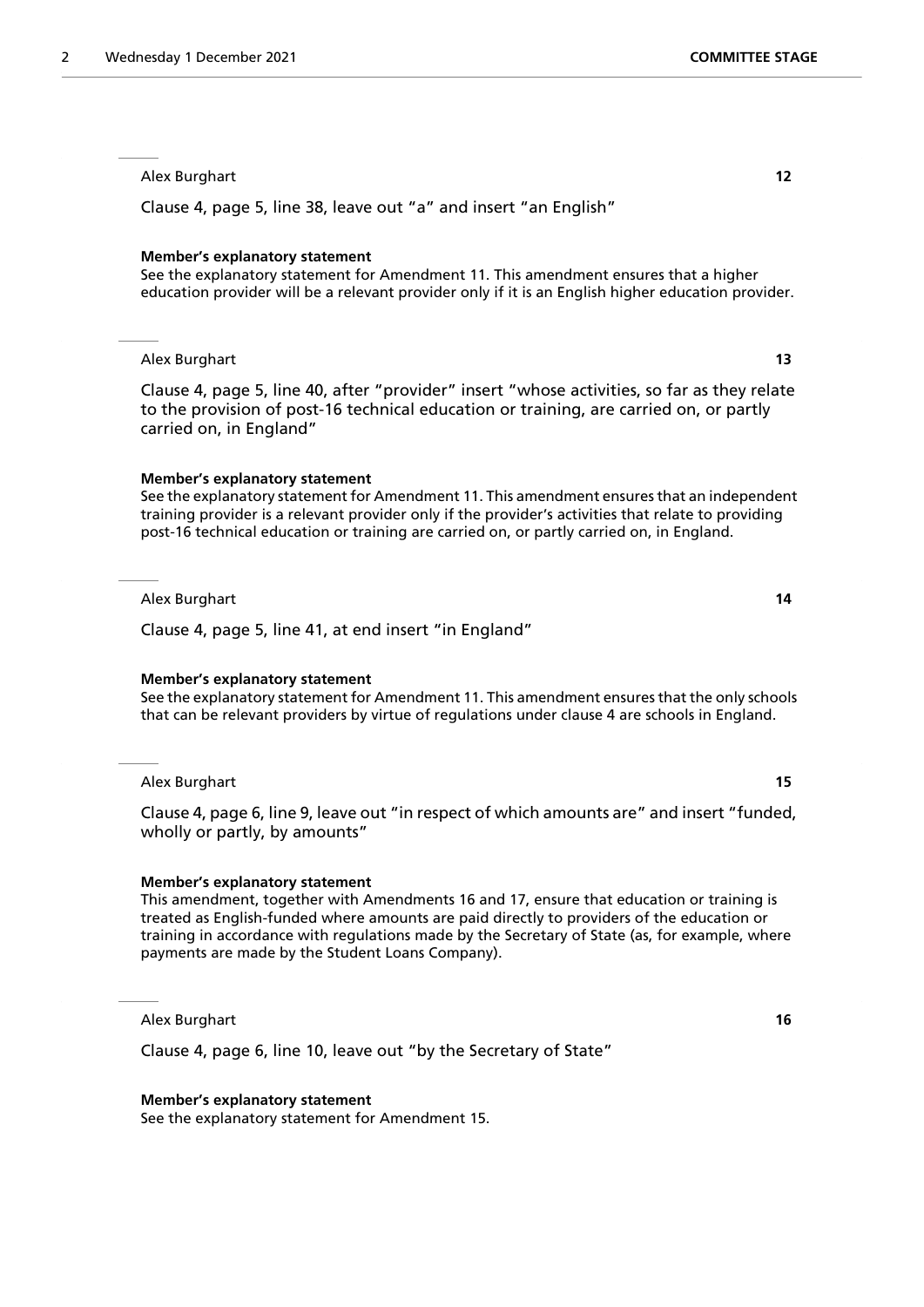Clause 4, page 6, line 11, after "made" insert "by the Secretary of State"

#### **Member's explanatory statement**

See the explanatory statement for Amendment 15.

Mr Toby Perkins **32** Matt Western

Clause 6, page 7, line 23, at end insert—

"(2A) The Institute shall perform a review of the operation of the apprenticeship levy, paying particular regard to ensuring that sufficient apprenticeships at level 3 and below are available."

#### **Member's explanatory statement**

This amendment would require the Institute to perform a review of the operation of the apprenticeship levy, and would require the Institute to pay particular regard to ensuring that sufficient apprenticeships at level 3 and below are available.

Mr Toby Perkins **47** Matt Western

Clause 7, page 10, line 37, at end insert—

"(2A) Notwithstanding the provision in subsection (2), the Secretary of State will appoint by regulations a body other than the Institute to withdraw approval of a technical education qualification at Level 3."

#### **Member's explanatory statement**

This amendment requires the Secretary of State to appoint an alternative body to the Institute to approve the withdrawal of technical education qualifications at Level 3.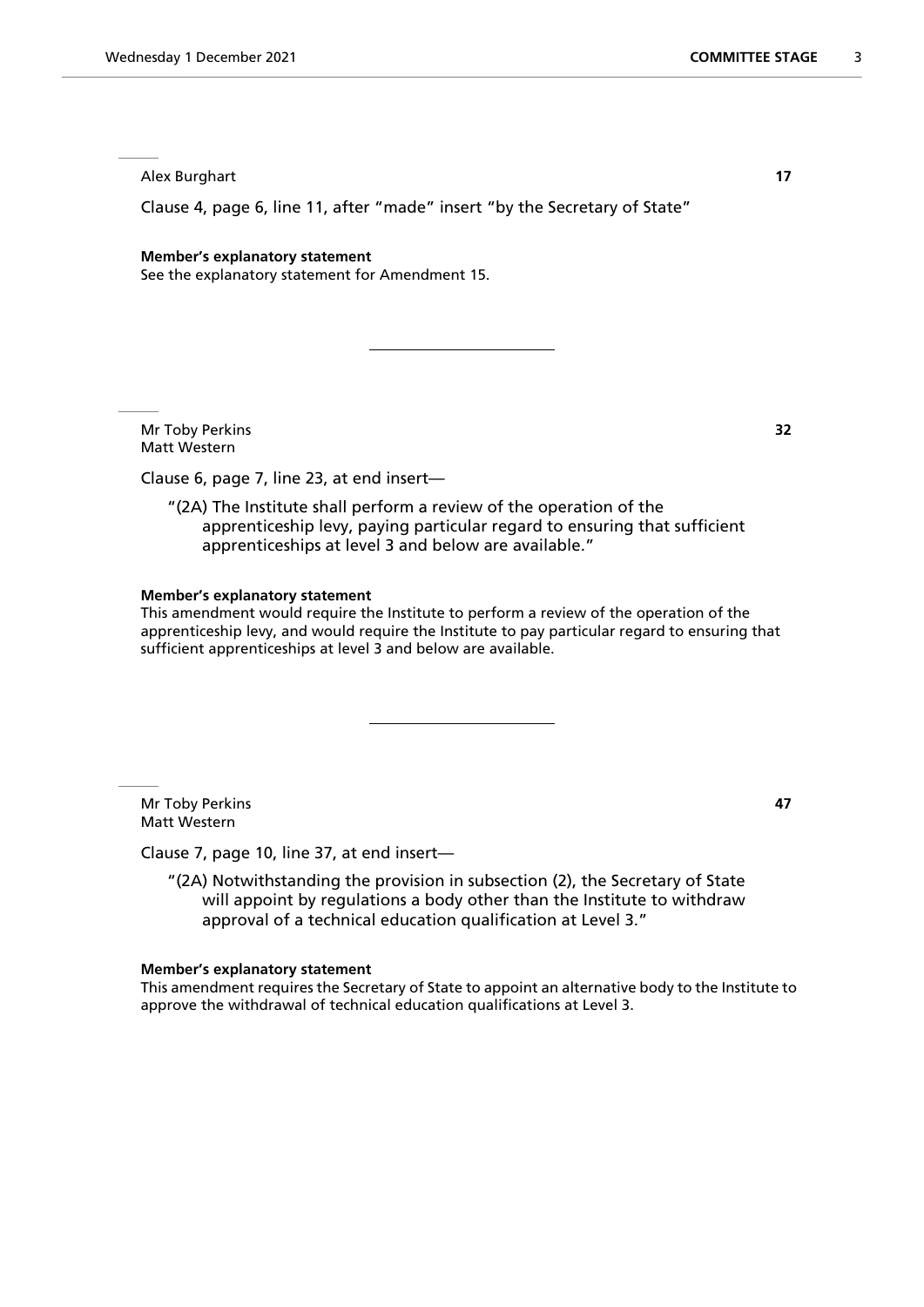Clause 7, page 10, leave out lines 38 to 40

#### **Member's explanatory statement**

This amendment leaves out subsection (3) of section A2D6 (approved technical education qualifications: approval and withdrawal) to be inserted into the Apprenticeships, Skills, Children and Learning Act 2009. The subsection was inserted at Lords Report.

Alex Burghart **19**

Clause 7, page 10, leave out lines 41 and 42

#### **Member's explanatory statement**

This amendment leaves out subsection (4) of section A2D6 (approved technical education qualifications: approval and withdrawal) to be inserted into the Apprenticeships, Skills, Children and Learning Act 2009. The subsection was inserted at Lords Report.

Mr Toby Perkins **48** Matt Western

Clause 7, page 11, line 19, at end insert—

- "(10) The Secretary of State must publish criteria to define what is meant by "high quality qualifications", which can be used as a framework for future deliberations about any defunding of qualifications.
- (11) Any future defunding of qualifications must be reviewed by an appointed independent panel of experts, against the criteria set out in subsection (10).
- (12) The Secretary of State must publish the proposed list of Level 3 vocational and technical qualifications which are proposed to be defunded, based on the criteria as set out in subsection (10), within 3 months of this Act receiving royal assent."

#### **Member's explanatory statement**

This amendment would require the Secretary of State to publish the criteria for what they consider to be high quality qualifications worth funding and to set up an independent panel to determine this.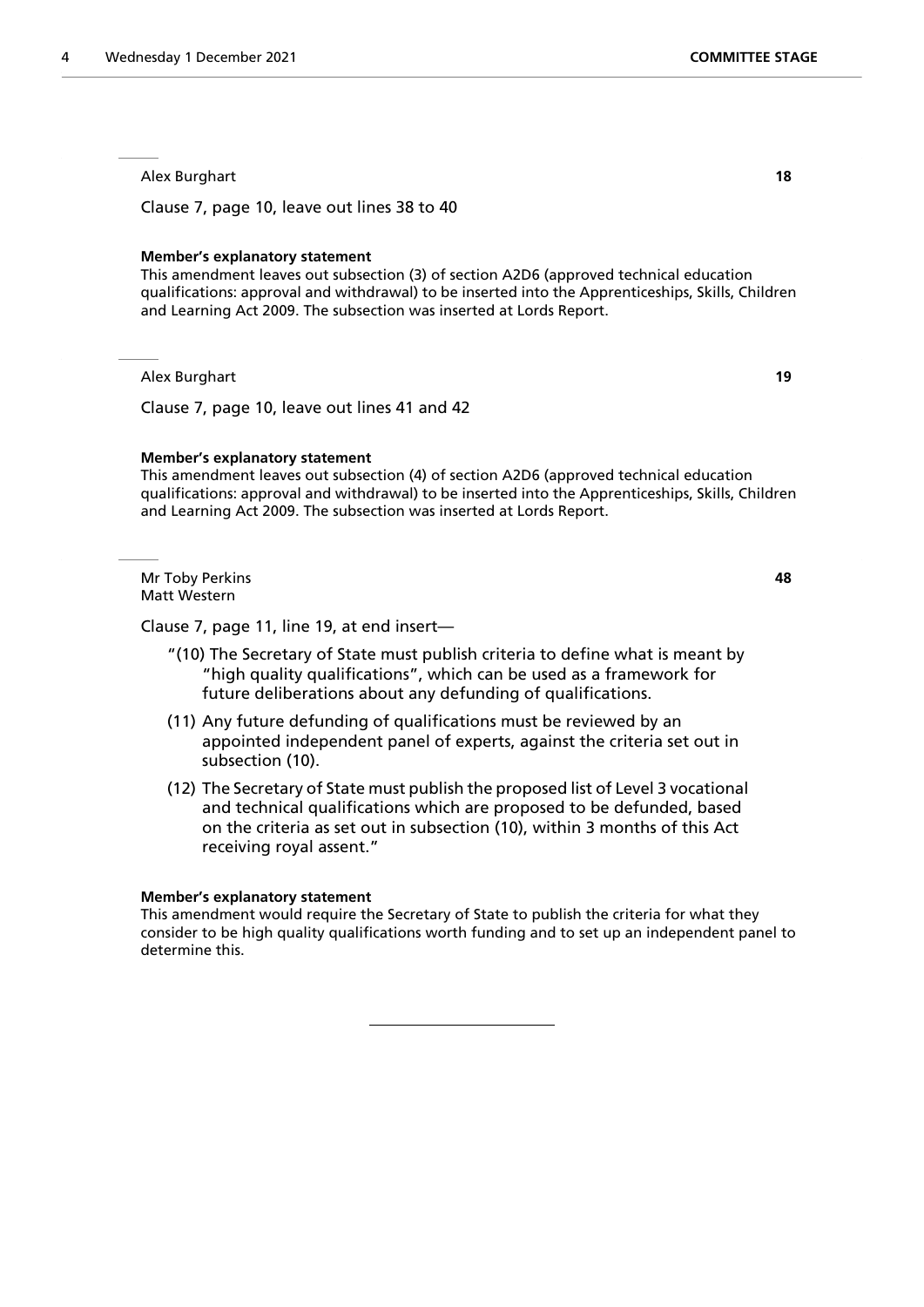# Mr Toby Perkins **49** Matt Western

Clause 10, page 14, line 17, leave out paragraph (a)

# **Member's explanatory statement**

This amendment would ensure Ofqual remains able to make a determination under subsection (1) in relation to accreditation requirements relating to approved technical education qualifications.

Alex Burghart **20**

Page 18, line 2, leave out Clause 14

# **Member's explanatory statement**

This amendment leaves out clause 14 of the Bill (amendments to section 42B of the Education Act 1997), which was inserted at Lords Report where it replaced the new clause (inserted immediately beforehand) "Information about technical education and training: access to English schools" which is now reinserted by NC1.

Mr Toby Perkins **51** Matt Western

 $\dot{\varphi}$  Clause 15, page 19, line 25, after "State" insert "or Employer Representative Body"

#### **Member's explanatory statement**

This amendment would enable an Employer Representative Body to proscribe additional Level 3 qualifications as part of the Lifetime Skills Guarantee if there was an identified local need or skills shortage.

Mr Toby Perkins **52** Matt Western

 $\dot{\varphi}$  Clause 15, page 20, line 27, after "State" insert "or as determined in the provisions of a Local Skills Improvement Plan"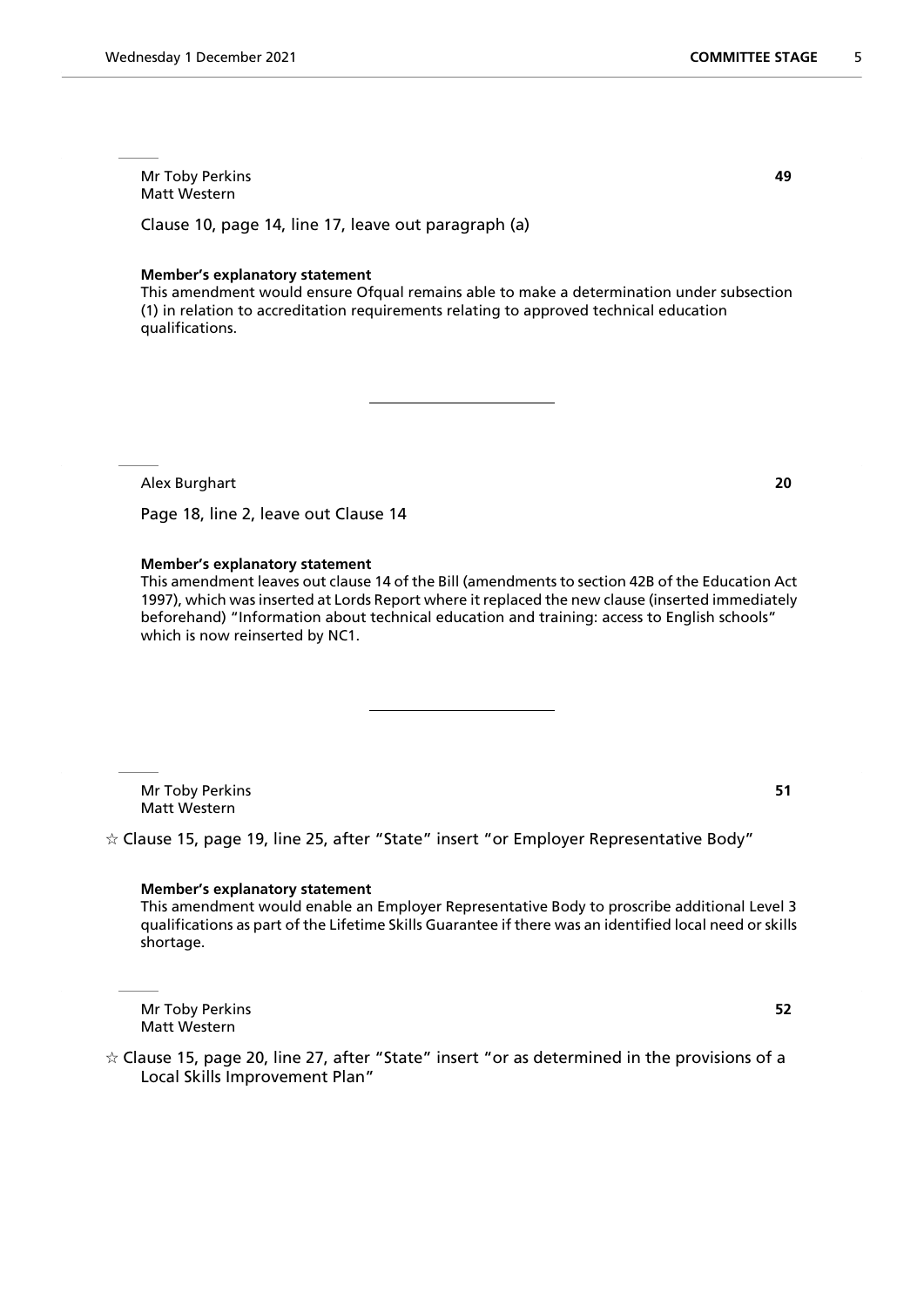#### **Member's explanatory statement**

This amendment would enable for additional Level 3 qualifications to be proscribed in a local area where it was determined in the Local Skills Improvement Plan that there was a local need or skills shortage.

Alex Burghart **21**

Page 21, line 28, leave out Clause 17

#### **Member's explanatory statement**

This amendment leaves out clause 17 of the Bill (universal credit conditionality), which was inserted at Lords Report.

Mr Toby Perkins **50** Matt Western

Clause 18, page 22, line 6, at end insert—

"(1A) The Secretary of State must also prepare and publish a review of student maintenance entitlements."

**Member's explanatory statement**

This amendment would require the Secretary of State to review the maintenance support available to further education students and courses.

Alex Burghart **22**

Page 22, line 1, leave out Clause 18

#### **Member's explanatory statement**

This amendment leaves out clause 18 of the Bill (lifelong learning: review), which was inserted at Lords Report.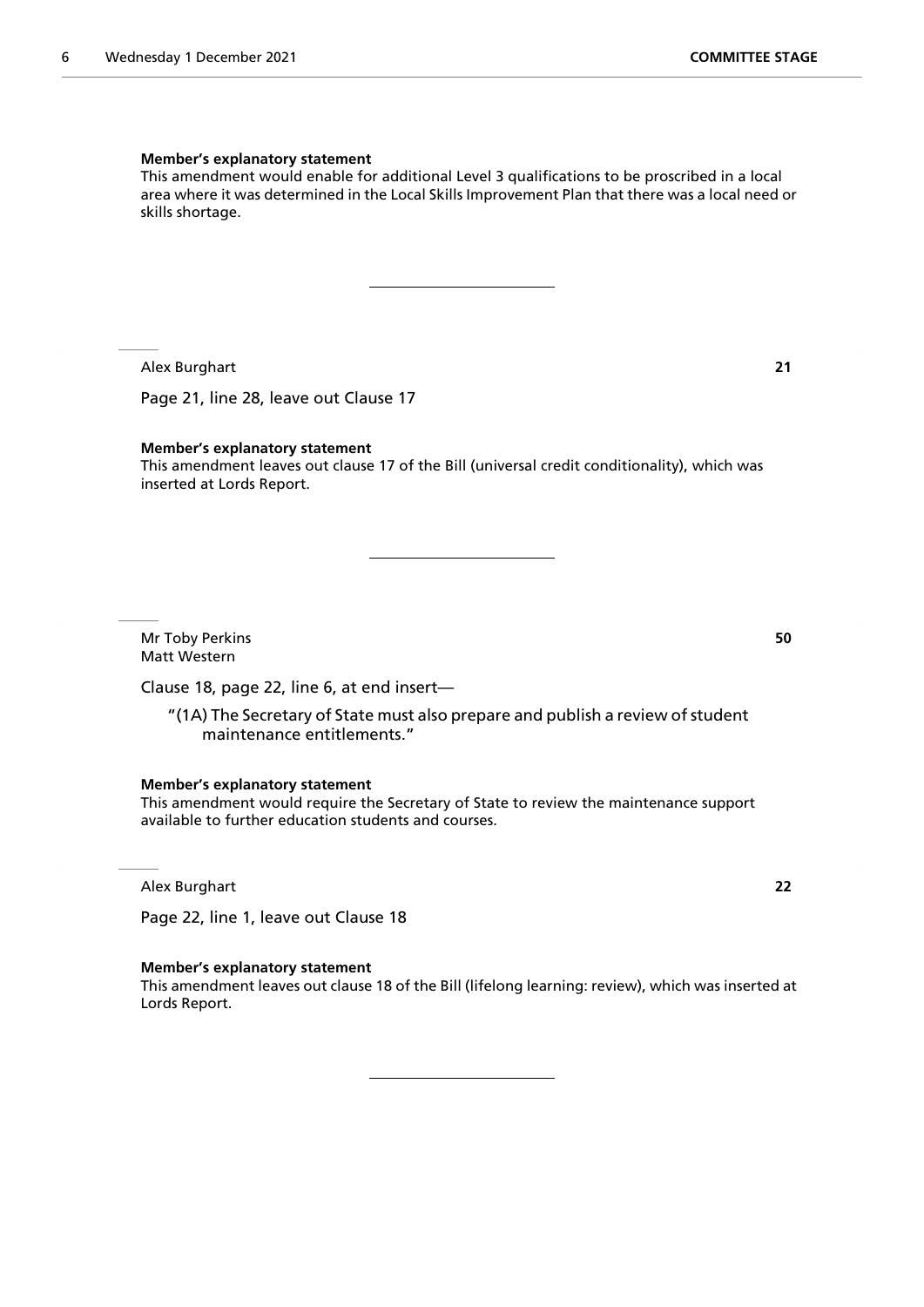Clause 19, page 22, line 34, leave out subsection (3)

#### **Member's explanatory statement**

This amendment leaves out clause 19(3) of the Bill (regulations about courses of initial teacher training for further education to include provision about special educational needs awareness training), which was inserted at Lords Report.

Mr Toby Perkins **60** Matt Western

 $\dot{\varphi}$  Clause 20, page 24, line 13, at end insert—

"(5A)When measuring student outcomes under subsection (5), the OfS must take account of mitigating circumstances, such as the impact of the Covid-19 pandemic."

Mr Toby Perkins **56** Matt Western

 $\dot{\varphi}$  Clause 20, page 24, line 16, at end insert—

"(6A) The OfS must consult the higher education sector before determining a minimum level in relation to a measure of student outcomes."

# **Member's explanatory statement**

This amendment requires the OfS to consult the higher education sector before determining minimum levels.

Mr Toby Perkins **57** Matt Western

 $\dot{\varphi}$  Clause 20, page 24, line 17, leave out "not"

#### **Member's explanatory statement**

This amendment requires the OfS to determine and publish different levels to reflect differences in student characteristics, different institutions or types of institution, different subjects or courses, or any other such factor.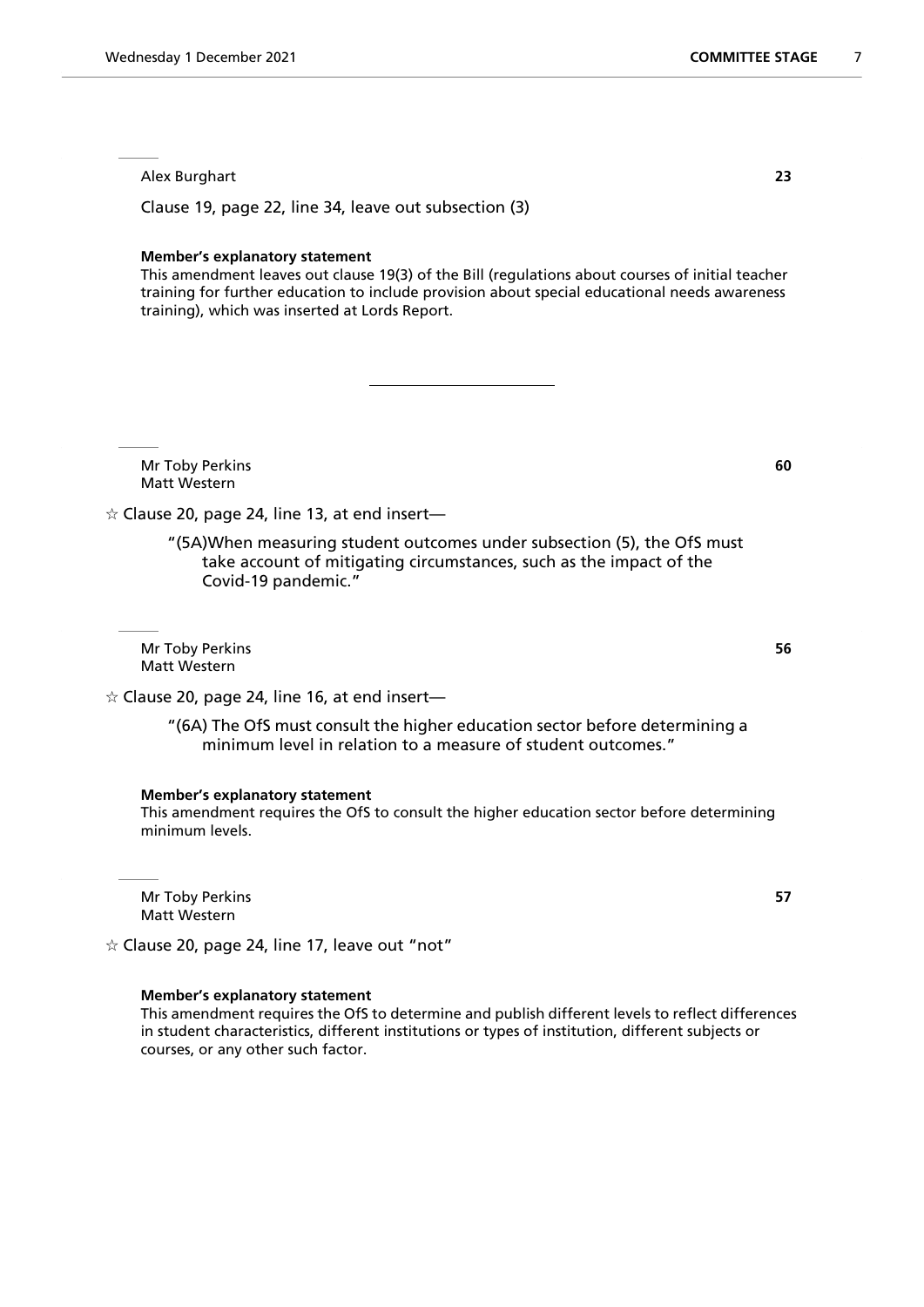Mr Toby Perkins **58** Matt Western

 $\dot{\varphi}$  Clause 20, page 24, line 23, leave out "or subject being studied"

#### **Member's explanatory statement**

This amendment is intended to probe the OfS's powers of intervention at subject level.

Mr Toby Perkins **55** Matt Western

 $\dot{\varphi}$  Clause 20, page 24, line 24, at end insert—

"(7A) When making decisions of a strategic nature in relation to a measure of student outcomes, the OfS must have due regard to the potential impact on the participation in higher education of students from disadvantaged and underrepresented groups."

#### **Member's explanatory statement**

This amendment seeks to ensure that the OfS's measure of student outcomes does not jeopardise widening participation for students from disadvantaged and underrepresented groups.

Mr Toby Perkins **59** Matt Western

 $\dot{\varphi}$  Clause 20, page 24, line 28, at end insert—

"(8A)The OfS must work together with the devolved authorities to minimise the potential for different assessments of the quality of higher education with a view to protecting the United Kingdom's higher education sectors' international reputation."

#### **Member's explanatory statement**

This amendment probes the impact that moving the English higher education sector out of line with the UK Quality Code will have upon the coherence and consistency of UK quality assessment and the UK's HE sectors' international standing.

Christian Wakeford **29** Mr Toby Perkins Matt Western

# Clause 21, page 25, line 10, at end insert—

"(aa) for mayoral combined authorities or other authorities as defined by the Secretary of State, to keep a list of relevant education or training providers who meet the conditions specified by the authority in respect of that education or training;"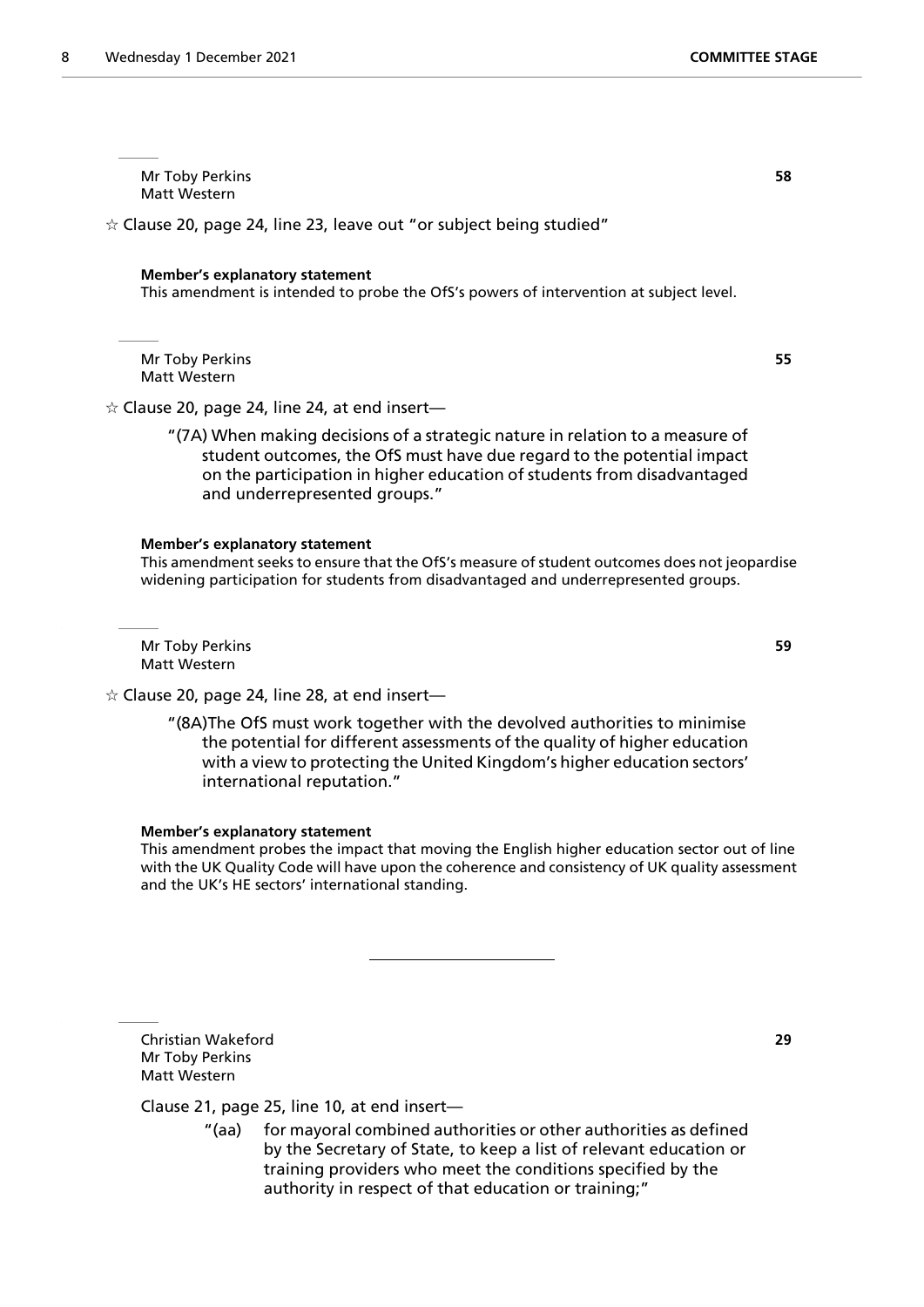#### **Member's explanatory statement**

The effect of this amendment is that mayoral combined authorities or other authorities as defined by the Secretary of State will be able to establish a list of their own relevant education or training providers.

Christian Wakeford **30** Mr Toby Perkins Matt Western

Clause 21, page 26, line 12, at end insert "including mayoral combined authorities or other funding authorities."

**Member's explanatory statement** This amendment is consequential on Amendment 29.

Christian Wakeford **31** Mr Toby Perkins Matt Western

Clause 22, page 27, line 8, after "(a)" insert "or (b)"

#### **Member's explanatory statement**

This amendment is consequential on Amendment 30.

Alex Burghart **24**

Clause 22, page 28, line 15, leave out from first "to" to "paid" in line 16 and insert "an agreement for the funding authority to provide funding to the provider includes a reference to an agreement or arrangements between the funding authority and the provider by virtue of which amounts can or must be"

#### **Member's explanatory statement**

This amendment makes clear that an agreement between the Secretary of State and an education provider that must be in place in order for student loans to be paid directly to the provider counts as "funding arrangements" for the purposes of clause 22. It also covers arrangements other than agreements.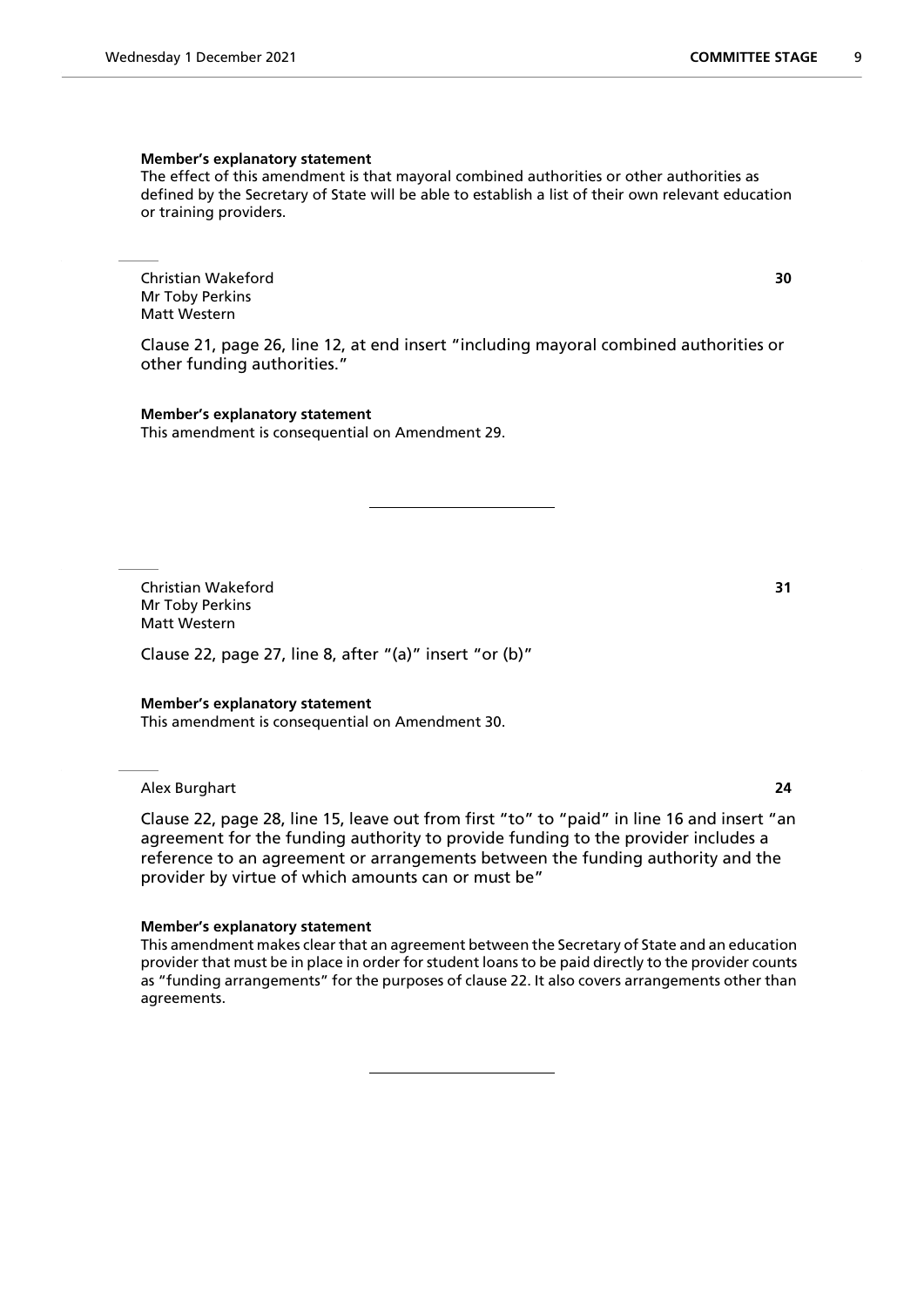| Mr Toby Perkins<br>53<br>Matt Western                                                                                                                                                              |
|----------------------------------------------------------------------------------------------------------------------------------------------------------------------------------------------------|
| $\star$ Clause 25, page 30, line 17, leave out from "education" to end of line 17                                                                                                                  |
|                                                                                                                                                                                                    |
| Mr Toby Perkins<br>54<br><b>Matt Western</b>                                                                                                                                                       |
| $\star$ Clause 25, page 30, line 17, leave out from "has" to "level." and insert "is earning below<br>the Living Wage, as identified by the Living Wage Foundation."                               |
| Alex Burghart<br>25                                                                                                                                                                                |
| Page 30, line 14, leave out Clause 25                                                                                                                                                              |
| <b>Member's explanatory statement</b><br>This amendment leaves out clause 25 of the Bill (provision of opportunities for education and<br>skills development), which was inserted at Lords Report. |
|                                                                                                                                                                                                    |
|                                                                                                                                                                                                    |
| Alex Burghart<br>26                                                                                                                                                                                |
| Clause 39, page 42, line 13, leave out subsection (2)                                                                                                                                              |
| <b>Member's explanatory statement</b><br>This amendment removes the privilege amendment inserted in the Lords.                                                                                     |

Alex Burghart **NC1**

To move the following Clause—

# **"Information about technical education and training: access to English schools**

- (1) Section 42B of the Education Act 1997 (information about technical education: access to English schools) is amended as follows.
- (2) In subsection (1), for "is an opportunity" substitute "are opportunities".
- (3) After subsection (1) insert—
- "(1A) In complying with subsection (1), the proprietor must give access to registered pupils on at least one occasion during each of the first, second and third key phase of their education."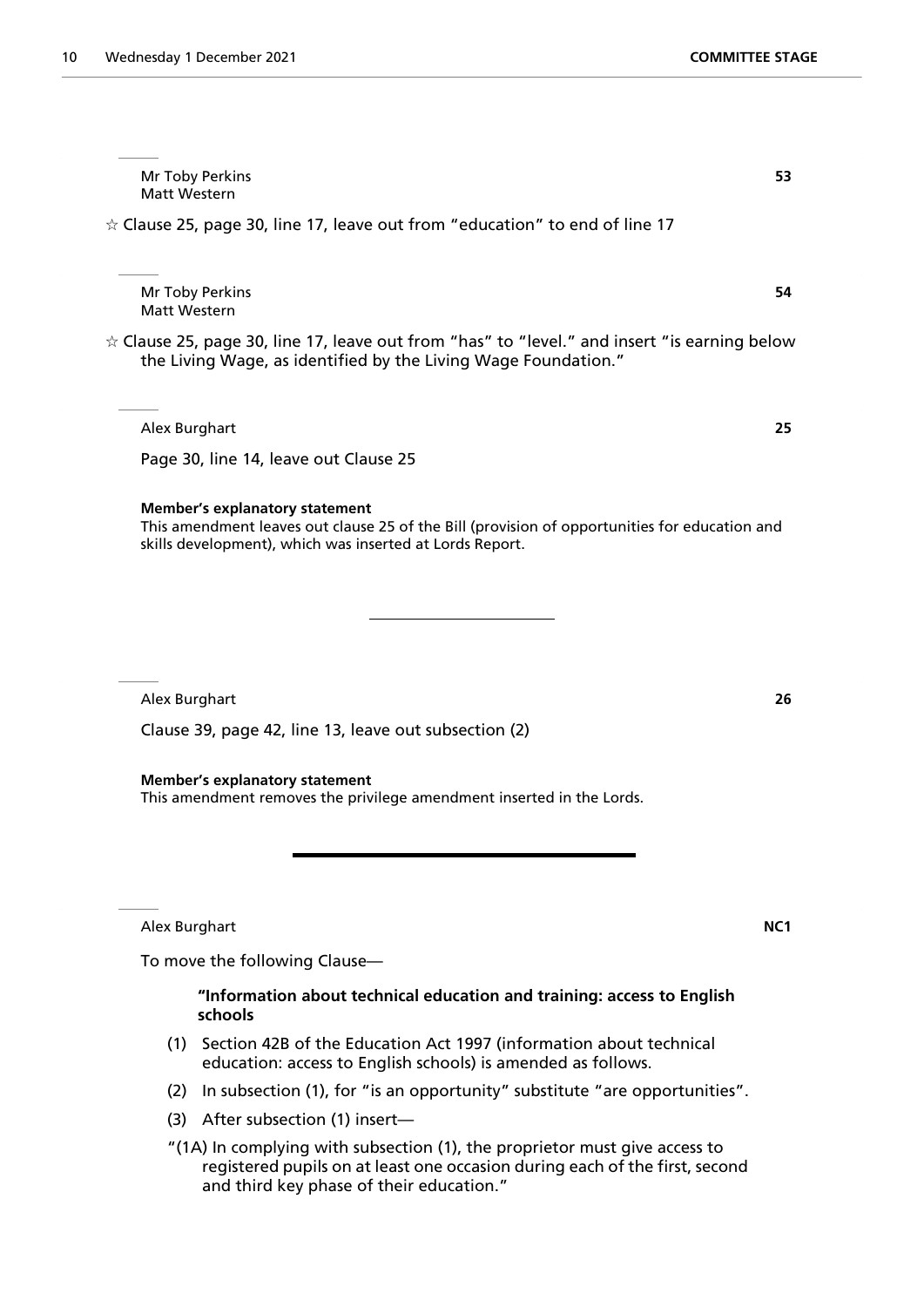(4) After subsection (2) insert—

"(2A) The proprietor of a school in England within subsection (2) must—

- (a) ensure that each registered pupil meets, during each of the first and second key phases of their education, at least one provider to whom access is given (or any other number of such providers that may be specified for the purposes of that key phase by regulations under subsection (8)), and
- (b) ask providers to whom access is given to provide information that includes the following—
	- (i) information about the provider and the approved technical education qualifications or apprenticeships that the provider offers,
	- (ii) information about the careers to which those technical education qualifications or apprenticeships might lead,
	- (iii) a description of what learning or training with the provider is like, and
	- (iv) responses to questions from the pupils about the provider or approved technical education qualifications and apprenticeships.
- (2B) Access given under subsection (1) must be for a reasonable period of time during the standard school day."
- (5) In subsection (5)—
	- (a) in paragraph (c), at the end insert "and the times at which the access is to be given;";
	- (b) after paragraph (c) insert—
	- "(d) an explanation of how the proprietor proposes to comply with the obligations imposed under subsection (2A)."
- (6) In subsection (8), after "subsection (1)" insert "or (2A)".
- (7) After subsection (9) insert—
- "(9A) For the purposes of this section—
	- (a) the first key phase of a pupil's education is the period—
		- (i) beginning at the same time as the school year in which the majority of pupils in the pupil's class attain the age of 13, and
		- (ii) ending with 28 February in the following school year;
	- (b) the second key phase of a pupil's education is the period—
		- (i) beginning at the same time as the school year in which the majority of pupils in the pupil's class attain the age of 15, and
		- (ii) ending with 28 February in the following school year;
	- (c) the third key phase of a pupil's education is the period—
		- (i) beginning at the same time as the school year in which the majority of pupils in the pupil's class attain the age of 17, and
		- (ii) ending with 28 February in the following school year.""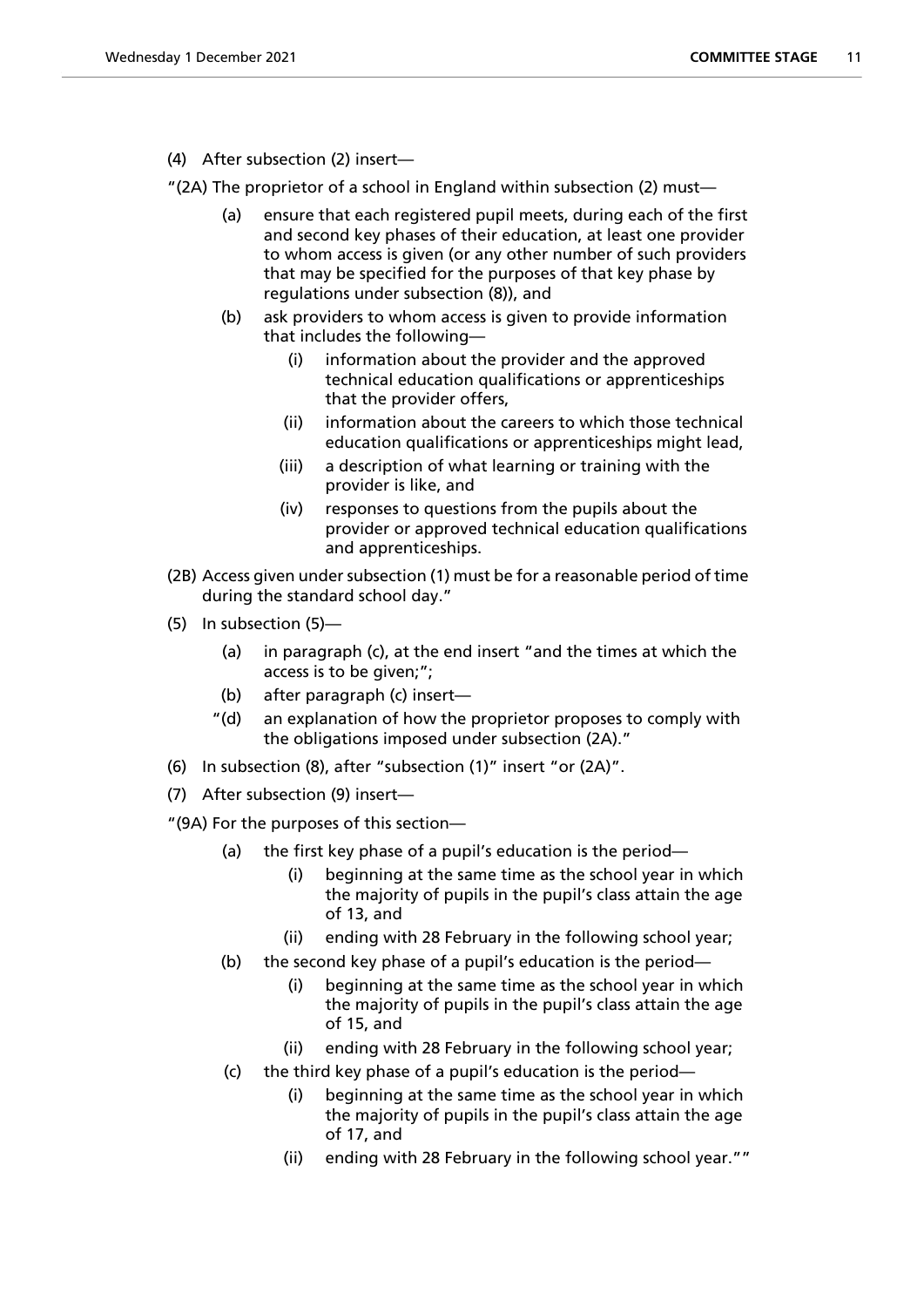#### **Member's explanatory statement**

This new clause replaces clause 14. It removes requirements about university technical college access to pupils, requires access to pupils to be given in each key phase once (rather than three times), requires proprietors to ensure pupils meet at least one provider (or a prescribed number), and makes technical changes.

Emma Hardy **NC2**

To move the following Clause—

# **"Lifelong learning: special educational needs**

 When exercising functions under this Act, the Secretary of State must ensure that providers of further education are required to include special educational needs awareness training to all teaching staff to ensure that all staff are able to identify and adequately support those students who have special educational needs."

#### **Member's explanatory statement**

This new clause would place a duty on the Secretary of State to ensure that there is adequate special educational needs training for teachers of students in further education.

Mr Toby Perkins **NC3** Matt Western

To move the following Clause—

# **"Report on the performance of employer representative bodies**

- (1) Within six months of the passing of this Act, and every twelve months thereafter, the Secretary of State must publish a report on the performance of employer representative bodies and lay it before both Houses of Parliament.
- (2) Each report must contain a statement setting out—
	- (a) the role of employer representative bodies,
	- (b) the accountability of employer representative bodies,
	- (c) the cost of employer representative bodies,
	- (d) the number of employer representative bodies in England and the areas covered,
	- (e) the number of employer representative bodies that have been removed and the reason why.
- (3) Each report must contain an independent assessment of the impact of each employer representative body on—
	- (a) the development of local skills improvement plans, and
	- (b) local rates of participation in further education."

# **Member's explanatory statement**

This new clause requires the Secretary of State to publish and lay before both Houses of Parliament an annual report on employer representative bodies to allow for scrutiny of their role and performance.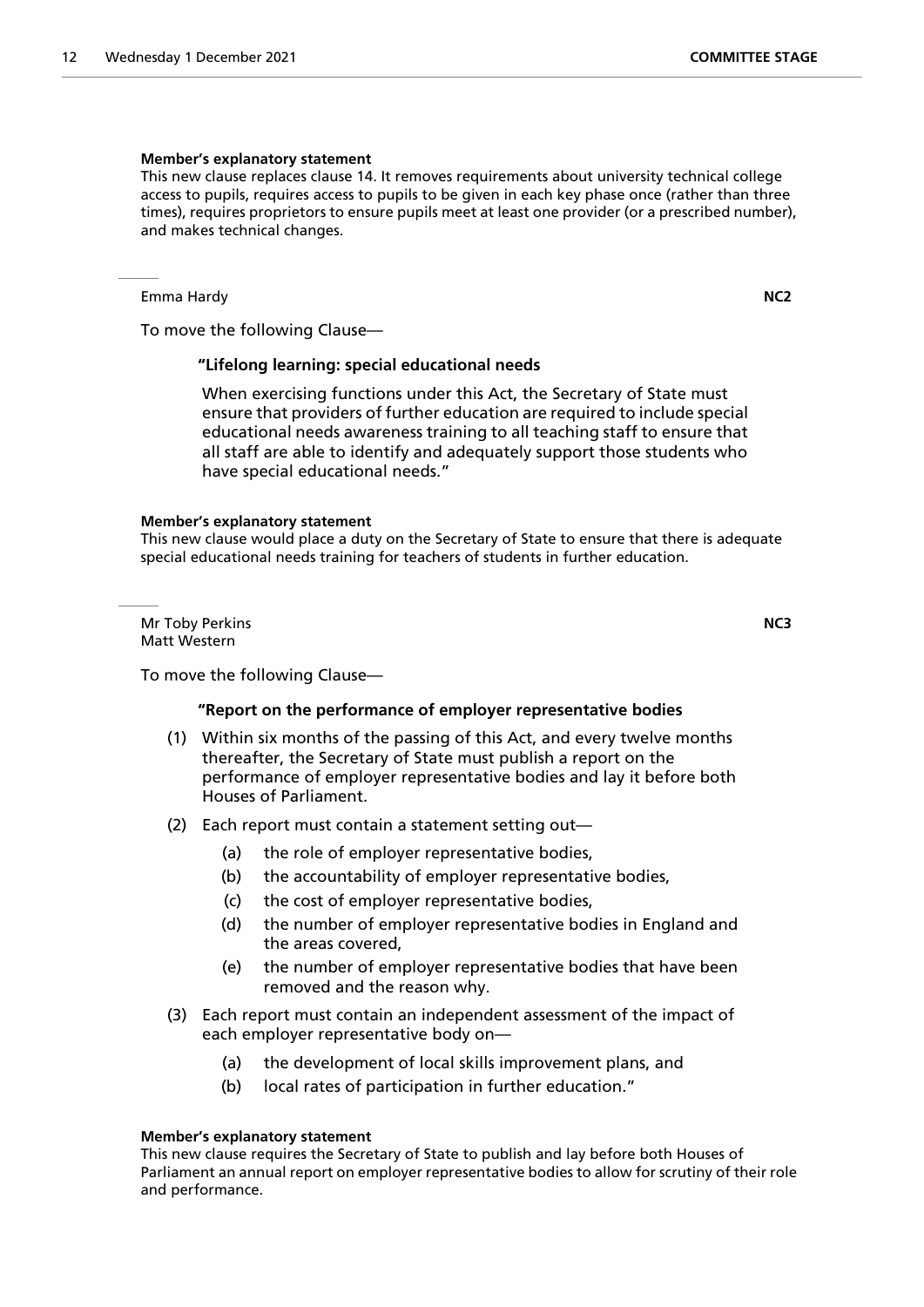Stephen Timms **NC4**

To move the following Clause—

# **"Access to Sharia-compliant lifelong learning loans**

- (1) The Secretary of State must make provision by regulations for Shariacompliant student finance to be made available as part of the lifelong learning entitlement.
- (2) Regulations under this section are to be made by statutory instrument, and a statutory instrument containing regulations under this section may not be made unless a draft of the instrument has been laid before, and approved by a resolution of, each House of Parliament."

# **Member's explanatory statement**

This new clause allows the Secretary of State to make provision for Sharia-compliant LLE loans to ensure that the LLE is not a barrier to participation and upskilling.

# Sarah Champion **NC5**

 $\dot{\varphi}$  To move the following Clause—

# **"National review and plan for addressing the attainment gap**

 Within six months of the passing of this Act, the Secretary of State must undertake a review to understand how to support those who have not achieved grade 4 or above in GCSEs in—

- (a) English, or
- (b) mathematics,

for the purposes of issuing a plan to support such people to achieve a level of attainment in those subjects through higher education, further education or technical education, as is necessary to advance their skills and education."

# **Member's explanatory statement**

This new clause intends to ensure that everyone is supported to attain the level of English and/or maths skills they need by ensuring there is a requirement for the Department for Education to have a plan to close the attainment gap based on a review of current policies and barriers to attainment in English and/or maths.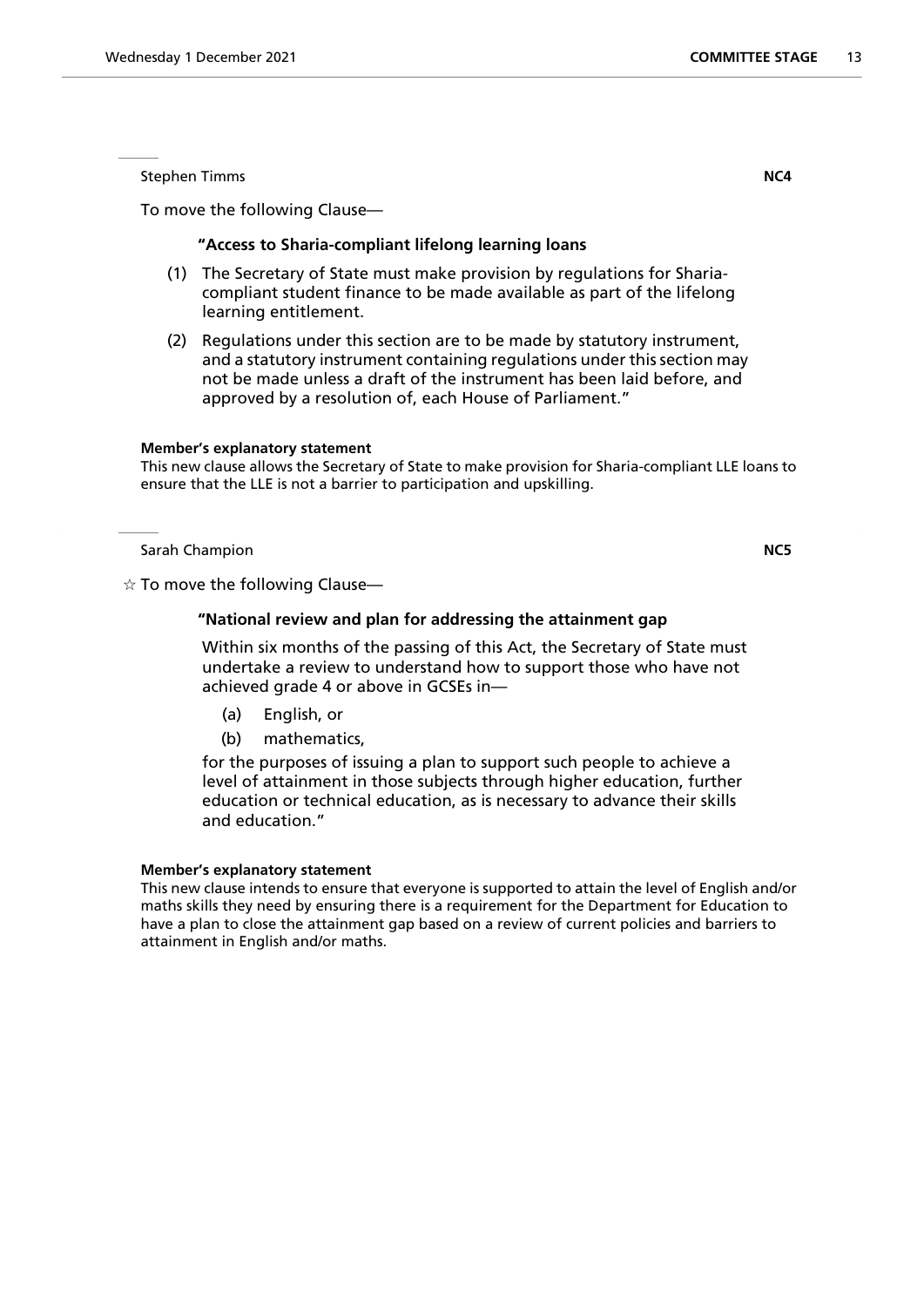Mr Toby Perkins **NC6** Matt Western

 $\dot{\mathbb{X}}$  To move the following Clause—

# **"T-levels: Duty to review**

- (1) Two years after the date on which the first T-levels are completed, the Secretary of State must perform a review of the education and employment outcomes of students enrolled on T-level courses.
- (2) No qualifications may be defunded until the Secretary of State's duty under subsection (1) has been undertaken."

# Order of the House

# **[15 November 2021]**

That the following provisions shall apply to the Skills and Post-16 Education Bill [Lords]:

# **Committal**

1. The Bill shall be committed to a Public Bill Committee.

# **Proceedings in Public Bill Committee**

- 2. Proceedings in the Public Bill Committee shall (so far as not previously concluded) be brought to a conclusion on Tuesday 7 December 2021.
- 3. The Public Bill Committee shall have leave to sit twice on the first day on which it meets.

# **Proceedings on Consideration and Third Reading**

- 4. Proceedings on Consideration shall (so far as not previously concluded) be brought to a conclusion one hour before the moment of interruption on the day on which those proceedings are commenced.
- 5. Proceedings on Third Reading shall (so far as not previously concluded) be brought to a conclusion at the moment of interruption on that day.
- 6. Standing Order No. 83B (Programming committees) shall not apply to proceedings on Consideration and Third Reading.

# **Other proceedings**

7. Any other proceedings on the Bill may be programmed.